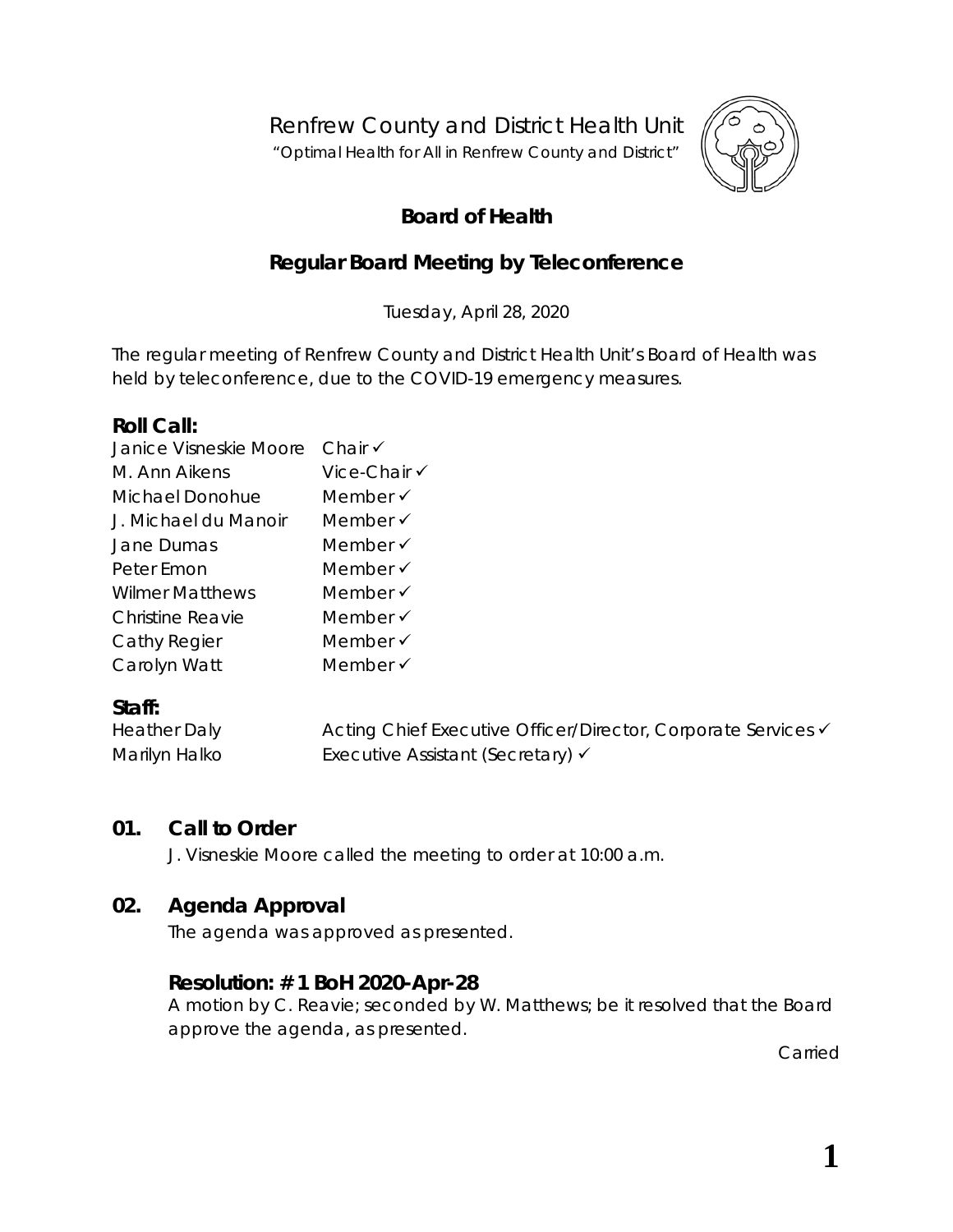| Yes | <b>Name of Board Member</b> | No |
|-----|-----------------------------|----|
|     | Aikens, M. Ann              |    |
|     | Donohue, Michael            |    |
|     | du Manoir, J. Michael       |    |
|     | Dumas, Jane                 |    |
|     | Emon, Peter                 |    |
|     | Matthews, Wilmer            |    |
|     | Reavie, Christine           |    |
|     | Regier, Cathy               |    |
|     | Visneskie Moore, Janice     |    |
|     | Watt, Carolyn               |    |
|     | <b>Totals</b>               |    |

#### **Recorded Vote**

**Carried by: 10-0 Lost by:**

#### **03. Declarations of Conflict of Interest**

There were no declarations of conflict of interest.

## **04. Minutes of Previous Meetings (Approval)**

a. The meeting minutes for the Regular Board meeting held on Tuesday, March 31, 2020, via teleconference, were approved, as amended.

The amendments were as follows:

- Item 01. As per a recommendation from the Executive Committee Report, Bill 187 Municipal Emergency Act 2020 was adopted . . .
- Added to—Resolution: #4 BoH 2020-Mar-31—A motion by M. A. Aikens; seconded by C. Reavie;

## **Resolution: # 2 BoH 2020-Apr-28**

A motion by C. Watt; seconded by C. Regier; be it resolved that the Board approve the minutes from the Regular Board meeting held on Tuesday, March 31, 2020, as amended.

**Carried**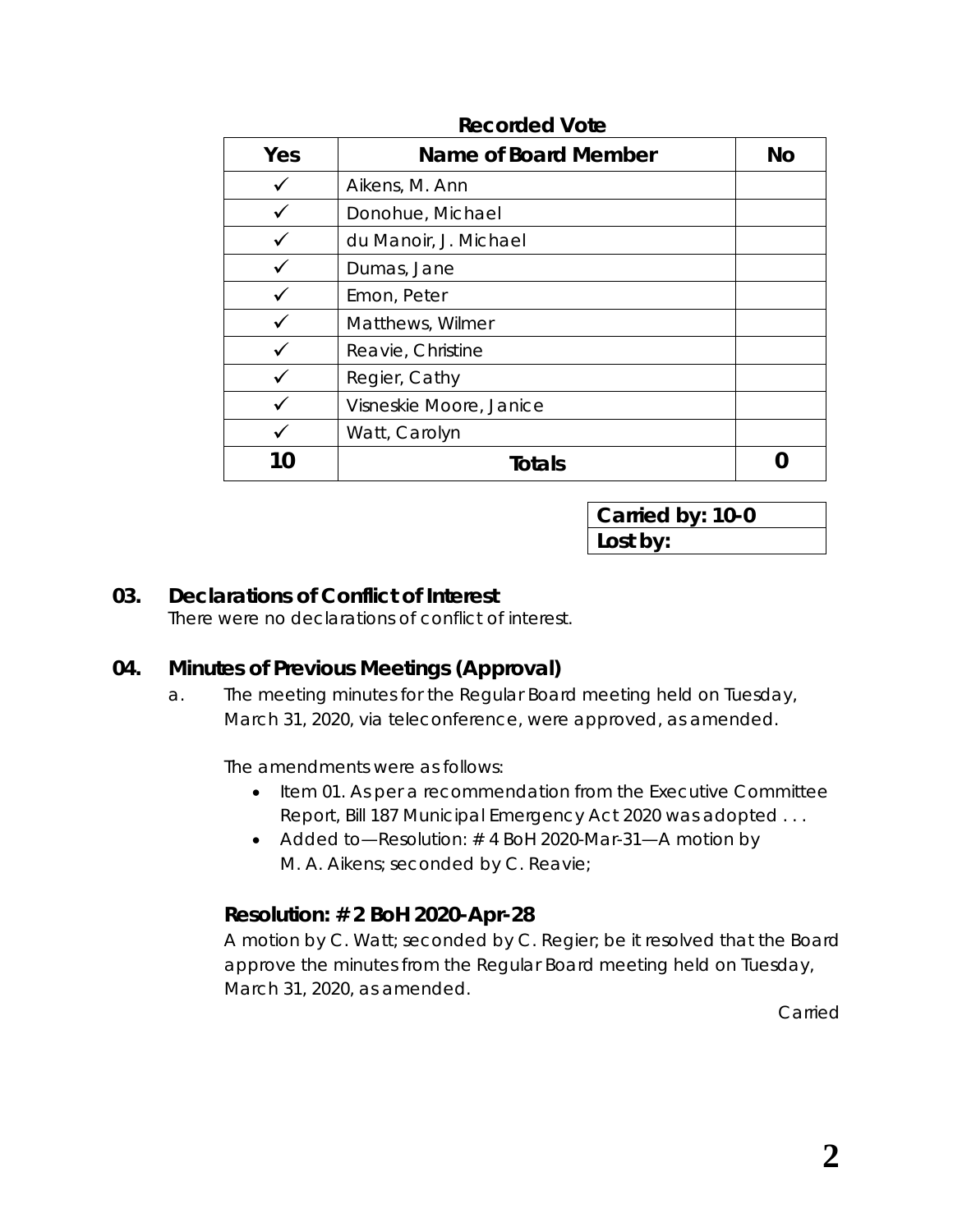| Yes | Name of Board Member    | <b>No</b> |
|-----|-------------------------|-----------|
|     | Aikens, M. Ann          |           |
|     | Donohue, Michael        |           |
|     | du Manoir, J. Michael   |           |
|     | Dumas, Jane             |           |
|     | Emon, Peter             |           |
|     | Matthews, Wilmer        |           |
|     | Reavie, Christine       |           |
|     | Regier, Cathy           |           |
|     | Visneskie Moore, Janice |           |
|     | Watt, Carolyn           |           |
|     | <b>Totals</b>           |           |

#### **Recorded Vote**

**Carried by: 10-0 Lost by:**

#### **05. Correspondence**

The Board received the following correspondence:

|    | Subject:                                                               | From:                                                              | Action:                      |
|----|------------------------------------------------------------------------|--------------------------------------------------------------------|------------------------------|
| a. | Letter from Ottawa Board<br>of Health re: collaboration<br>2020-Apr-21 | · Ottawa Public Health<br>(OPH)                                    | • Received as<br>information |
| b. | alPHa Information Break<br>2020-Apr-22                                 | • Association of Local<br><b>Public Health Agencies</b><br>(alPHa) | • Received as<br>information |

At 10:13 a.m. Dr. Robert Cushman, Acting Medical Officer of Health joined the meeting.

There was a fulsome discussion regarding item 05. a. the letter from OPH that included some of the following observations:

- Positive steps for a collaborative approach to delivering public health services to residents of both jurisdictions
- Recognizes the efforts of both health units for public health modernization
- RCDHU's Senior Management Team to continue to meet with OPH's Senior Management representatives
- Resume talks with OPH after COVID-19 pandemic.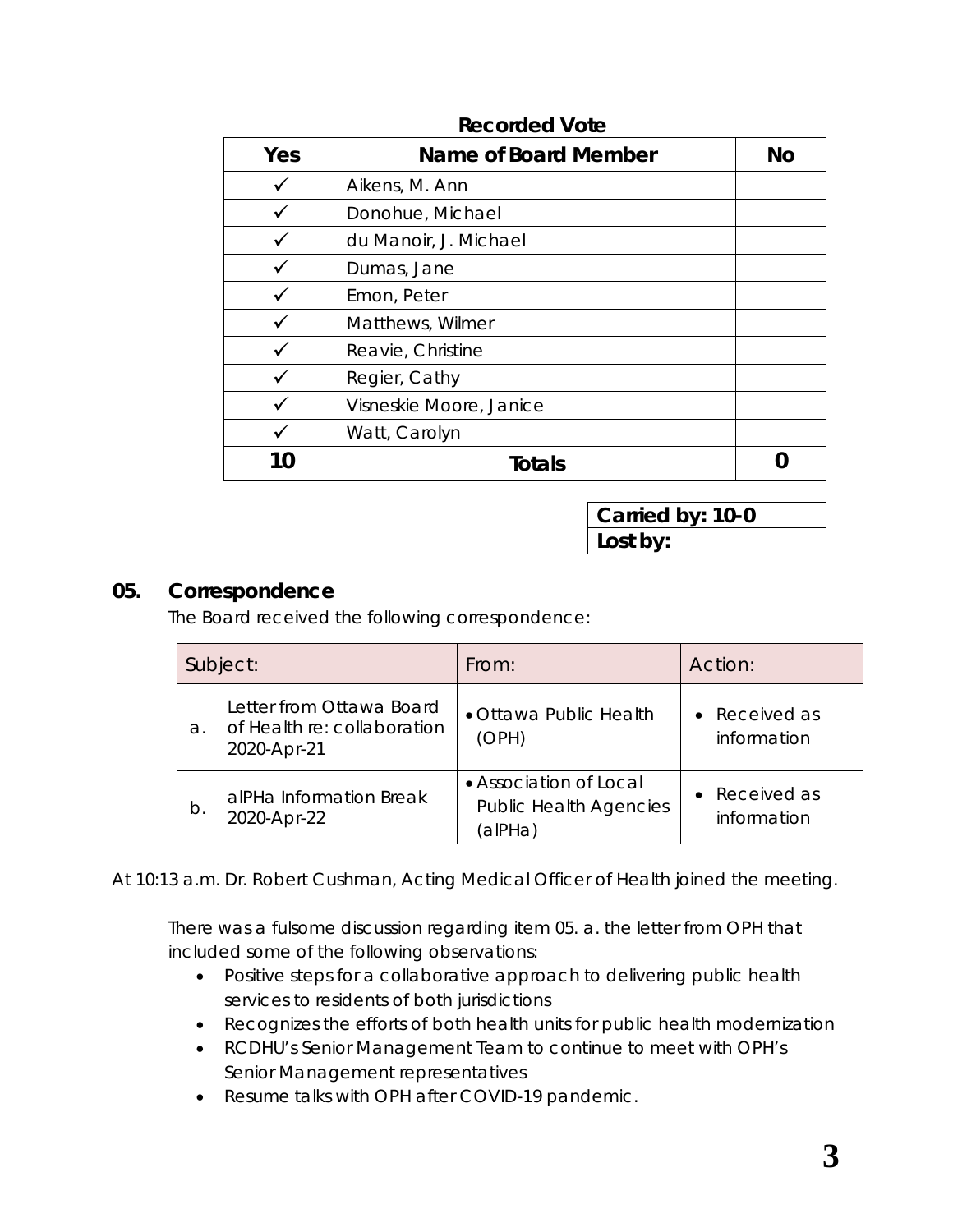## **06. Staff Reports**

### a. Pembroke Office Relocation Update—verbal

H. Daly gave a verbal report to the Board regarding the ongoing progress of the Pembroke Office relocation project that included:

- City of Pembroke building inspector confirmed need for separation of ceiling space. The new landlord/owner has agreed to make the modifications required.
- Final set of drawings being prepared by architect this week
- Preparing to issue the tenders to the prequalified contractors by next week
- Clarification was requested regarding the Class A office standard as it applies to lighting, if it is a building code requirement or a standards issue. H. Daly to follow up for clarification.
- No confirmation received regarding the Ministry one-time capital funding for the renovation project.
- Swing space options shortlisted to two potential spaces with plans to occupy before renovations completed at 141 Lake Street if necessary.
- Move preparations underway including: inventory, planning and cataloguing items for placement in new space, assessing gaps and identifying excesses for disposal
- New VOIP phone system for RCDHU being selected with goal to be in place prior to end of June
- Ministry has announced special funding for COVID-19 response extraordinary costs for public health units, but not details available

# **Resolution: # 3 BoH 2020-Apr-28**

A motion by M. A. Aikens; seconded by C. Reavie; be it resolved that the Board accept the verbal report from H. Daly, Acting Chief Executive Officer/Director, Corporate Services, regarding the Pembroke Office relocation project.

Carried

| Yes | Name of Board Member  | <b>No</b> |
|-----|-----------------------|-----------|
|     | Aikens, M. Ann        |           |
|     | Donohue, Michael      |           |
|     | du Manoir, J. Michael |           |
|     | Dumas, Jane           |           |
|     | Emon, Peter           |           |
|     | Matthews, Wilmer      |           |

#### **Recorded Vote**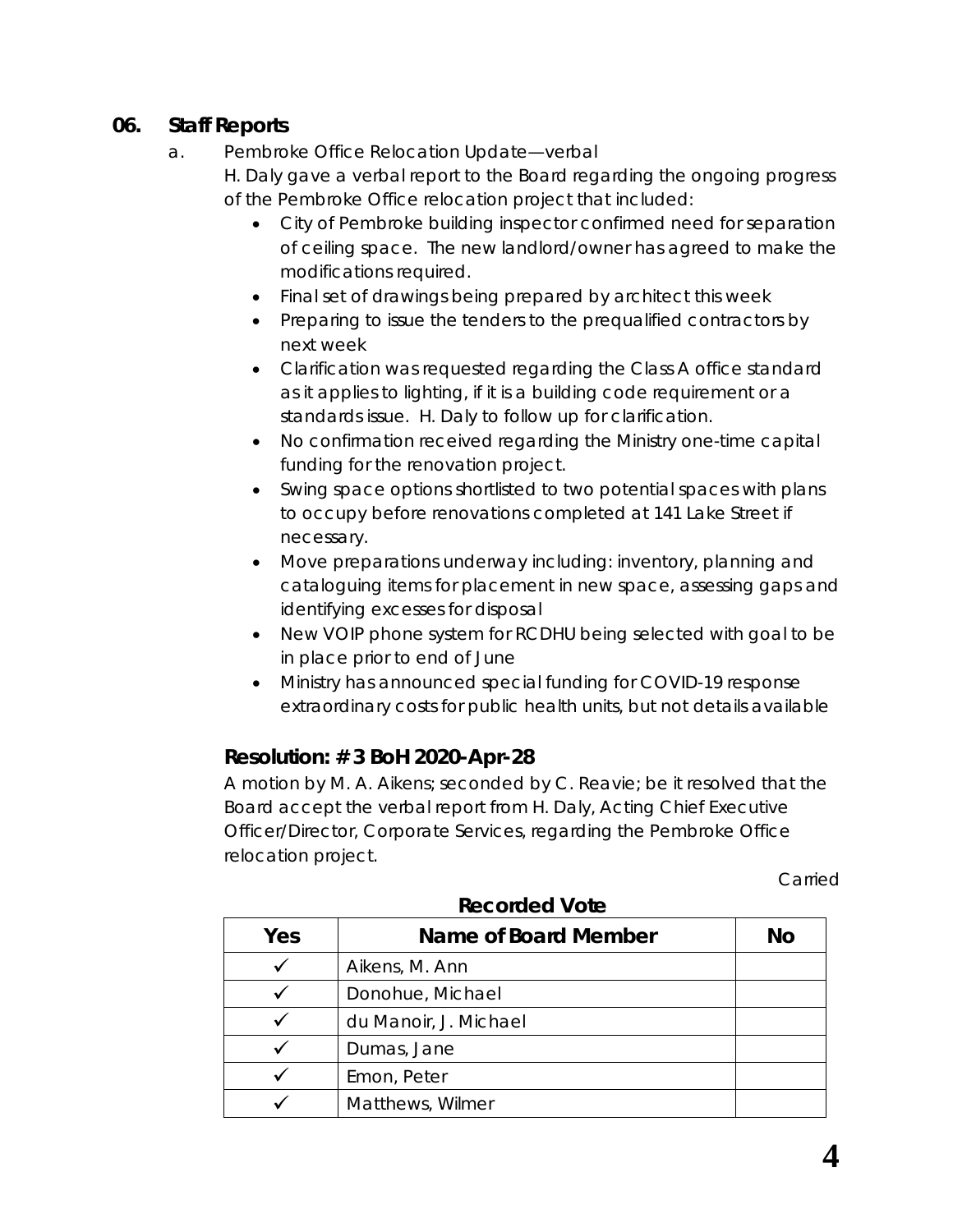|    | Reavie, Christine       |  |
|----|-------------------------|--|
|    | Regier, Cathy           |  |
|    | Visneskie Moore, Janice |  |
|    | Watt, Carolyn           |  |
| 10 | Totals                  |  |

| Carried by: 10-0 |  |  |
|------------------|--|--|
| Lost by:         |  |  |

## **07. Report to the Board—Acting Medical Officer of Health**

Dr. Robert Cushman, Acting Medical Officer of Health, Renfrew County and District Health Unit, gave a verbal report to the Board to update them on the COVID-19 pandemic, as it pertains to Renfrew County and District.

Dr. Cushman reported that COVID-19 cases and tests in Renfrew County and District, to date, were:

- Fifteen confirmed cases to date
- Ten resolved cases
- One death—four weeks ago
- One new case in the last three weeks
- Three confirmed cases are travel related
- Nine of the 15 confirmed cases are health care workers and many are employed outside of Renfrew County and District
- Total tests done to date are1477
- Total negative tests are 1403
- Unresolved tests are 59.
- Staff have received over 4,000 phone calls which speaks to the hard- working staff

Dr. Cushman shared that the immediate focus will be to swab 150-200 persons a day who reside in long-term care and retirement homes in Renfrew County and District. The goal is to keep COVID-19 out of these facilities.

Without an approved COVID-19 vaccine or approved anti-body testing it will be a risk to return to "normal". The health unit will rely on traditional contact tracing until vaccines are available. The practice of physical distancing will continue to be promoted to the public.

H. Daly reported, at Dr. Cushman's request, that ten casual nurses were hired to assist with the COVID-19 response, along with a communications consultant.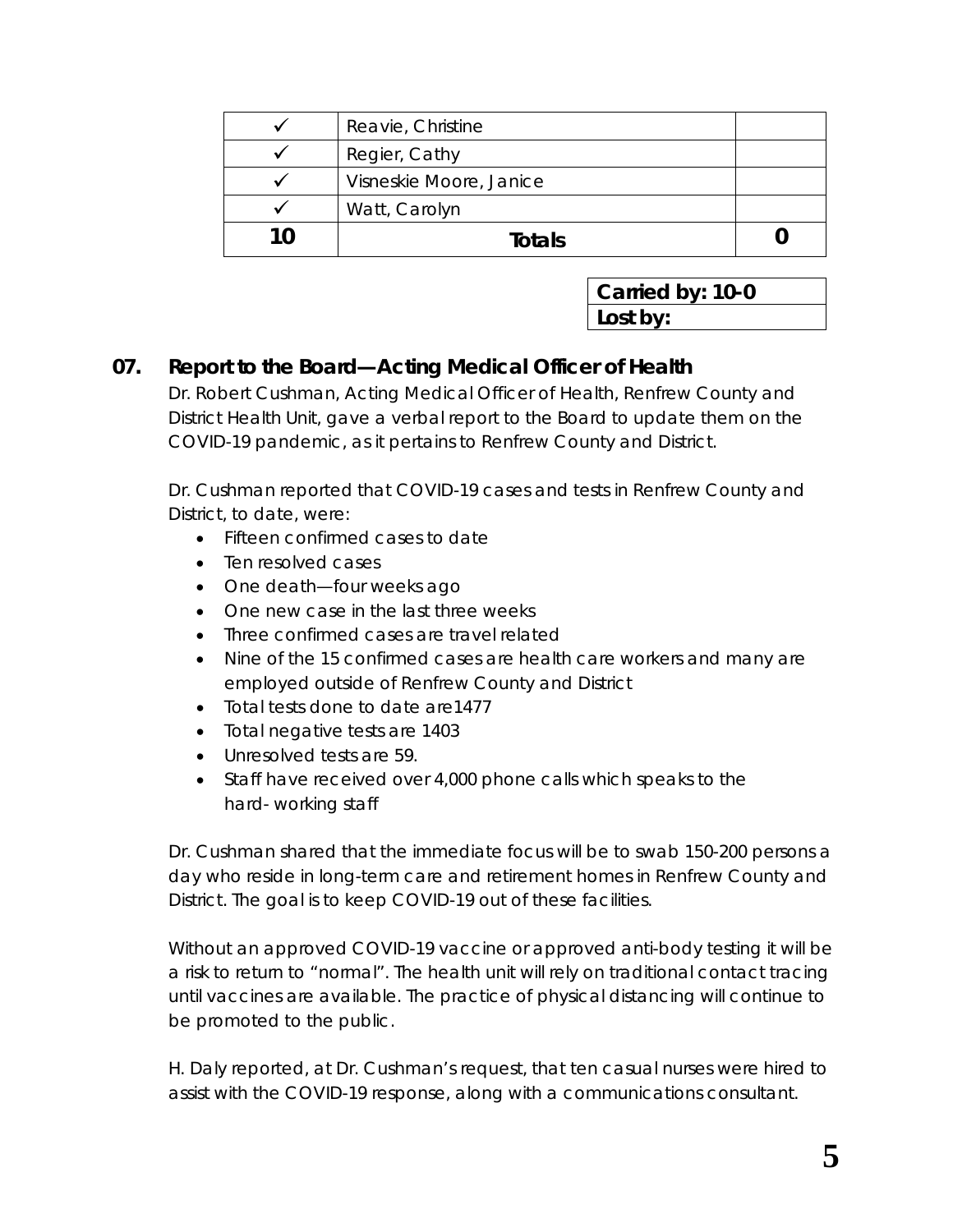Some RCDHU staff have been promoted internally to temporarily help manage the response teams.

During the pandemic, the RCDHU staff are responding to COVID-19 inquiries via telephone seven-days a week, Monday to Sunday, from 8:00 a.m. to 7:00 p.m.

*STAY HOME for us* is a recently launched campaign on RCDHU's Facebook page featuring photographs of RCDHU Staff. It emphasizes the STAY HOME STAY SAFE message broadcast throughout the COVID-19 pandemic.

## **Resolution: # 4 BoH 2020-Apr-28**

A motion by C. Reavie; seconded by J. M. du Manoir; be it resolved that the Board accept the verbal report from Dr. Robert Cushman, Acting Medical Officer of Health.

Carried

| Yes          | Name of Board Member    | No |
|--------------|-------------------------|----|
|              | Aikens, M. Ann          |    |
|              | Donohue, Michael        |    |
|              | du Manoir, J. Michael   |    |
|              | Dumas, Jane             |    |
|              | Emon, Peter             |    |
|              | Matthews, Wilmer        |    |
|              | Reavie, Christine       |    |
|              | Regier, Cathy           |    |
|              | Visneskie Moore, Janice |    |
|              | Watt, Carolyn           |    |
| $\mathbf{I}$ | Totals                  |    |

**Recorded Vote**

**Carried by: 10-0 Lost by:**

The Board requested that Dr. Cushman and H. Daly each submit the highlights of their Board Reports in a written, one-page, point-form document for the next board meeting. The Secretary will include the reports in the meeting material package that is posted to the Board Portal before the next Regular Board meeting scheduled for Tuesday, May 26, 2020.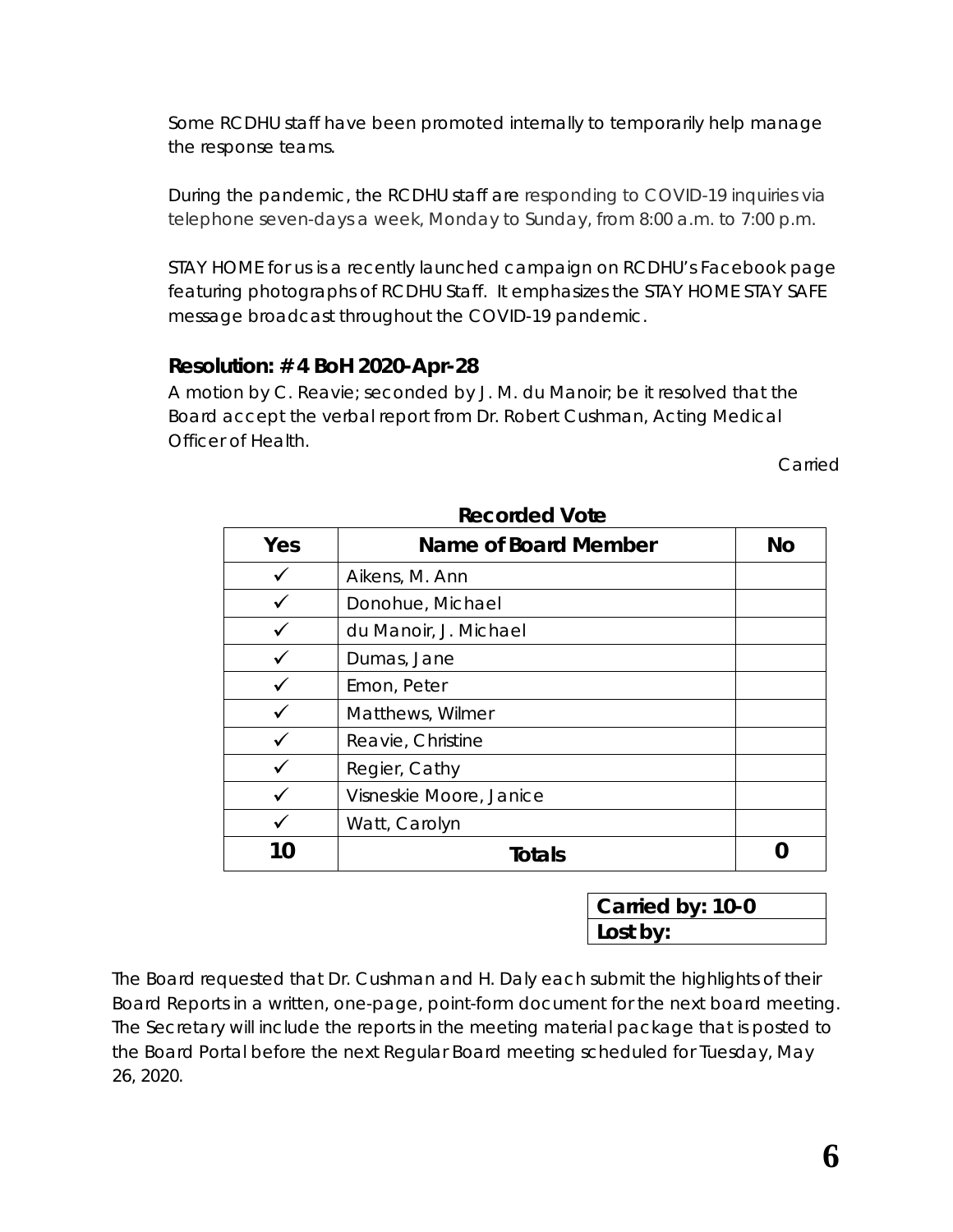## **Resolution: # 5 BoH 2020-Apr-28**

A motion by M. A. Aikens; seconded by C. Reavie; be it resolved that the Board send a letter of appreciation to thank Daniel Janke for his service to the Board. Carried

|     | nooondou volo           |           |
|-----|-------------------------|-----------|
| Yes | Name of Board Member    | <b>No</b> |
|     | Aikens, M. Ann          |           |
|     | Donohue, Michael        |           |
|     | du Manoir, J. Michael   |           |
|     | Dumas, Jane             |           |
|     | Emon, Peter             |           |
|     | Matthews, Wilmer        |           |
|     | Reavie, Christine       |           |
|     | Regier, Cathy           |           |
|     | Visneskie Moore, Janice |           |
|     | Watt, Carolyn           |           |
| 10  | <b>Totals</b>           |           |

**Recorded Vote**

**Carried by: 10-0 Lost by:**

#### **08. Date of Next Meeting**

The next Regular Board of Health meeting is scheduled for Tuesday, May 26, 2020, at 10:00 a.m., by teleconference.

#### **09. Adjournment**

#### **Resolution: # 6 BoH 2020-Apr-28**

A motion by C. Watt; seconded by C. Regier; be it resolved that the Board meeting be adjourned at 11:10 a.m.

Carried

|     | .                     |    |
|-----|-----------------------|----|
| Yes | Name of Board Member  | No |
|     | Aikens, M. Ann        |    |
|     | Donohue, Michael      |    |
|     | du Manoir, J. Michael |    |
|     | Dumas, Jane           |    |
|     | Emon, Peter           |    |

#### **Recorded Vote**